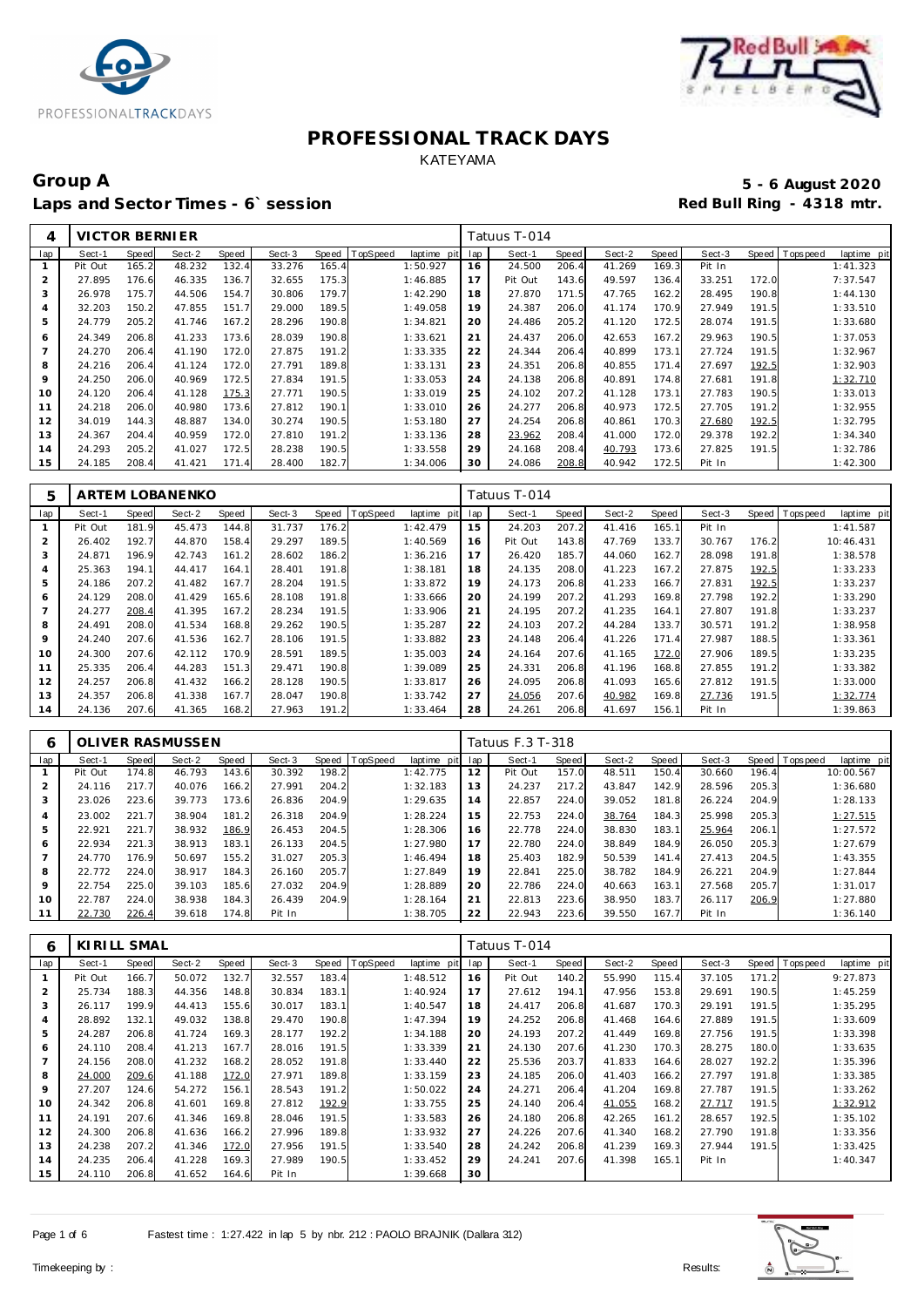



# Group A 5 - 6 August 2020<br>
Laps and Sector Times - 6`session **1990 and Sector Times - 6`session** Laps and Sector Times - 6`session

|     | <b>JOSEF KNOP</b> |       |        |       |        |       |          |             |     | Tatuus T-014 |       |        |       |        |       |                 |             |
|-----|-------------------|-------|--------|-------|--------|-------|----------|-------------|-----|--------------|-------|--------|-------|--------|-------|-----------------|-------------|
| lap | Sect-1            | Speed | Sect-2 | Speed | Sect-3 | Speed | TopSpeed | laptime pit | lap | Sect-1       | Speed | Sect-2 | Speed | Sect-3 |       | Speed Tops peed | laptime pit |
|     | Pit Out           | 140.0 | 44.673 | 147.9 | 29.110 | 177.6 |          | 1:40.495    | 13  | 23.983       | 211.3 | 40.763 | 166.7 | 28.660 | 195.3 |                 | 1:33.406    |
|     | 24.868            | 207.6 | 42.362 | 158.4 | 27.919 | 194.2 |          | 1:35.149    | 14  | 23.977       | 211.7 | 40.865 | 156.1 | 27.775 | 196.0 |                 | 1:32.617    |
| 3   | 24.229            | 209.2 | 41.033 | 161.7 | 27.726 | 194.6 |          | 1:32.988    | 15  | 24.018       | 212.5 | 44.496 | 148.8 | Pit In |       |                 | 1:47.694    |
| 4   | 24.130            | 209.6 | 40.965 | 164.1 | 27.738 | 194.9 |          | 1:32.833    | 16  | Pit Out      | 161.0 | 44.443 | 156.5 | 28.602 | 192.2 |                 | 6:19.483    |
| 5   | 24.077            | 210.0 | 40.756 | 164.1 | 27.911 | 194.6 |          | 1:32.744    | 17  | 24.656       | 208.0 | 41.596 | 161.7 | 28.338 | 190.5 |                 | 1:34.590    |
| 6   | 23.939            | 212.9 | 41.383 | 159.3 | 28.562 | 191.2 |          | 1:33.884    | 18  | 24.407       | 209.6 | 40.820 | 164.6 | 27.582 | 194.9 |                 | 1:32.809    |
|     | 24.120            | 211.7 | 40.907 | 163.1 | 27.575 | 196.0 |          | 1:32.602    | 19  | 24.099       | 210.8 | 40.756 | 160.7 | 27.615 | 194.2 |                 | 1:32.470    |
| 8   | 23.976            | 211.7 | 40.894 | 161.7 | Pit In |       |          | 1:40.812    | 20  | 24.023       | 212.1 | 40.894 | 163.1 | 27.818 | 193.9 |                 | 1:32.735    |
| 9   | Pit Out           | 201.0 | 42.830 | 161.2 | 28,200 | 193.5 |          | 12:08.521   | 21  | 24.082       | 212.1 | 40.867 | 162.7 | 27.575 | 195.3 |                 | 1:32.524    |
| 10  | 24.154            | 209.2 | 40.967 | 155.6 | 27.699 | 194.9 |          | 1:32.820    | 22  | 24.004       | 212.9 | 40.798 | 163.1 | 28.377 | 156.3 |                 | 1:33.179    |
| 11  | 24.105            | 210.4 | 40.718 | 159.8 | 27.645 | 194.2 |          | 1:32.468    | 23  | 34.845       | 124.9 | 55.638 | 131.7 | Pit In |       |                 | 2:16.166    |
| 12  | 24.055            | 210.8 | 40.794 | 158.4 | 27.624 | 193.9 |          | 1:32.473    | 24  |              |       |        |       |        |       |                 |             |

| 8              | CENYU HAN |       |        |       |        |       |          |             |     | Tatuus T-014 |       |        |       |        |       |             |             |
|----------------|-----------|-------|--------|-------|--------|-------|----------|-------------|-----|--------------|-------|--------|-------|--------|-------|-------------|-------------|
| lap            | Sect-1    | Speed | Sect-2 | Speed | Sect-3 | Speed | TopSpeed | laptime pit | lap | Sect-1       | Speed | Sect-2 | Speed | Sect-3 | Speed | T ops pee d | laptime pit |
|                | Pit Out   | 170.4 | 45.628 | 163.6 | 31.068 | 182.1 |          | 1:42.569    | 17  | 24.717       | 205.6 | 41.325 | 174.8 | 28.128 | 189.8 |             | 1:34.170    |
| $\overline{2}$ | 27.351    | 166.5 | 45.459 | 154.7 | 32.223 | 186.5 |          | 1:45.033    | 18  | 24.461       | 206.4 | 41.351 | 177.0 | 27.933 | 189.8 |             | 1:33.745    |
| 3              | 26.119    | 178.3 | 45.115 | 169.8 | 28.734 | 190.1 |          | 1:39.968    | 19  | 24.540       | 206.4 | 41.147 | 178.2 | 28.484 | 187.2 |             | 1:34.171    |
| 4              | 24.595    | 205.2 | 41.726 | 169.8 | 29.183 | 187.8 |          | 1:35.504    | 20  | 24.751       | 205.6 | 41.368 | 174.2 | Pit In |       |             | 1:47.715    |
| 5              | 24.748    | 206.0 | 41.529 | 175.9 | 28.277 | 188.8 |          | 1:34.554    | 21  | Pit Out      | 168.8 | 43.004 | 167.7 | 28.899 | 189.5 |             | 2:43.593    |
| 6              | 24.624    | 205.2 | 41.622 | 174.8 | 28.341 | 188.5 |          | 1:34.587    | 22  | 24.707       | 206.4 | 41.182 | 173.1 | 28.481 | 180.0 |             | 1:34.370    |
| 7              | 24.530    | 205.6 | 41.681 | 174.2 | 28.204 | 188.8 |          | 1:34.415    | 23  | 25.053       | 206.0 | 41.323 | 177.0 | 28.383 | 188.2 |             | 1:34.759    |
| 8              | 24.684    | 205.6 | 41.245 | 175.9 | 28.288 | 188.2 |          | 1:34.217    | 24  | 24.462       | 206.8 | 41.095 | 177.0 | 27.930 | 190.8 |             | 1:33.487    |
| 9              | 24.612    | 206.4 | 41.574 | 173.6 | 28.204 | 189.5 |          | 1:34.390    | 25  | 24.609       | 206.8 | 47.418 | 165.1 | 28.520 | 189.5 |             | 1:40.547    |
| 10             | 24.514    | 206.0 | 41.385 | 178.2 | 28.269 | 187.8 |          | 1:34.168    | 26  | 24.450       | 206.4 | 41.434 | 168.8 | 28.584 | 189.1 |             | 1:34.468    |
| 11             | 24.556    | 206.8 | 42.239 | 173.6 | Pit In |       |          | 1:51.073    | 27  | 24.448       | 206.8 | 42.152 | 172.0 | 28.227 | 189.8 |             | 1:34.827    |
| 12             | Pit Out   | 176.3 | 47.250 | 149.6 | 30.617 | 181.8 |          | 6:35.034    | 28  | 28.194       | 179.8 | 49.750 | 136.0 | 28.790 | 189.5 |             | 1:46.734    |
| 13             | 27.095    | 197.3 | 44.585 | 163.1 | 29.330 | 187.5 |          | 1:41.010    | 29  | 24.365       | 207.2 | 41.276 | 172.5 | 28.370 | 186.5 |             | 1:34.011    |
| 14             | 25.035    | 202.9 | 43.480 | 165.1 | 29.025 | 189.1 |          | 1:37.540    | 30  | 24.639       | 206.8 | 41.373 | 177.0 | 28.235 | 189.8 |             | 1:34.247    |
| 15             | 25.923    | 166.2 | 42.364 | 172.0 | 28.381 | 189.1 |          | 1:36.668    | 31  | 24.398       | 207.2 | 41.303 | 176.5 | 28.208 | 187.5 |             | 1:33.909    |
| 16             | 24.455    | 206.4 | 41.260 | 174.8 | 28.110 | 189.5 |          | 1:33.825    | 32  | 28.573       | 173.7 | 50.559 | 104.4 | Pit In |       |             | 2:08.983    |

| 17             | <b>JONNY EDGAR</b> |       |        |       |        |       |          |             |     | Tatuus T-014 |       |        |       |        |       |                |             |
|----------------|--------------------|-------|--------|-------|--------|-------|----------|-------------|-----|--------------|-------|--------|-------|--------|-------|----------------|-------------|
| lap            | Sect-1             | Speed | Sect-2 | Speed | Sect-3 | Speed | TopSpeed | laptime pit | lap | Sect-1       | Speed | Sect-2 | Speed | Sect-3 |       | Speed Topspeed | laptime pit |
|                | Pit Out            | 155.2 | 45.742 | 151.7 | Pit In |       |          | 1:56.658    | 15  | 24.037       | 209.2 | 40.746 | 172.0 | 27.629 | 192.5 |                | 1:32.412    |
| $\overline{2}$ | Pit Out            | 170.1 | 44.121 | 167.7 | 28.534 | 192.2 |          | 2:06.301    | 16  | 24.125       | 209.2 | 41.013 | 169.8 | Pit In |       |                | 1:38.422    |
| 3              | 24.275             | 206.8 | 41.206 | 172.0 | 27.911 | 192.2 |          | 1:33.392    | 17  | Pit Out      | 159.3 | 49.229 | 143.2 | 32.244 | 160.5 |                | 5:27.248    |
| $\overline{4}$ | 24.150             | 208.0 | 41.100 | 169.8 | 27.855 | 191.5 |          | 1:33.105    | 18  | 29.068       | 148.9 | 45.318 | 149.6 | 31.689 | 155.4 |                | 1:46.075    |
| 5              | 24.208             | 206.4 | 40.963 | 169.8 | 27.734 | 192.5 |          | 1:32.905    | 19  | 30.001       | 148.9 | 44.610 | 167.2 | 28.114 | 193.5 |                | 1:42.725    |
| 6              | 24.193             | 208.0 | 41.513 | 170.9 | 27.877 | 192.9 |          | 1:33.583    | 20  | 24.059       | 210.8 | 40.761 | 172.0 | 27.541 | 194.6 |                | 1:32.361    |
|                | 24.108             | 208.0 | 40.991 | 170.3 | 27.758 | 191.5 |          | 1:32.857    | 21  | 24.051       | 208.8 | 40.934 | 169.8 | 27.426 | 194.2 |                | 1:32.411    |
| 8              | 24.139             | 208.8 | 41.032 | 169.8 | 27.742 | 191.5 |          | 1:32.913    | 22  | 24.008       | 210.4 | 40.724 | 173.1 | 27.442 | 193.9 |                | 1:32.174    |
| $\circ$        | 24.105             | 208.8 | 40.862 | 169.8 | 27.767 | 192.2 |          | 1:32.734    | 23  | 24.045       | 209.6 | 40.607 | 172.0 | 27.505 | 195.3 |                | 1:32.157    |
| 10             | 24.212             | 208.8 | 41.110 | 167.2 | Pit In |       |          | 1:39.055    | 24  | 23.959       | 209.6 | 40.672 | 173.6 | 27.499 | 194.2 |                | 1:32.130    |
| 11             | Pit Out            | 158.6 | 46.218 | 151.3 | Pit In |       |          | 4:09.038    | 25  | 24.024       | 209.2 | 40.775 | 173.6 | 27.577 | 193.5 |                | 1:32.376    |
| 12             | Pit Out            | 159.5 | 46.086 | 163.6 | 28.207 | 193.5 |          | 9:32.197    | 26  | 23.947       | 210.0 | 40.506 | 171.4 | 27.429 | 193.5 |                | 1:31.882    |
| 13             | 24.170             | 208.4 | 42.350 | 169.8 | 27.664 | 194.2 |          | 1:34.184    | 27  | 24.116       | 191.3 | 42.129 | 165.6 | Pit In |       |                | 1:40.233    |
| 14             | 24.092             | 208.4 | 40.882 | 172.0 | 27.642 | 193.2 |          | 1:32.616    | 28  |              |       |        |       |        |       |                |             |

| 21             | <b>AXEL GNOS</b> |       |        |       |        |       |          |                |     | Tatuus T-014 |       |        |       |        |       |            |             |
|----------------|------------------|-------|--------|-------|--------|-------|----------|----------------|-----|--------------|-------|--------|-------|--------|-------|------------|-------------|
| lap            | Sect-1           | Speed | Sect-2 | Speed | Sect-3 | Speed | TopSpeed | laptime<br>pit | lap | Sect-1       | Speed | Sect-2 | Speed | Sect-3 | Speed | T ops peed | laptime pit |
|                | Pit Out          | 190.3 | 44.450 | 166.2 | 29.432 | 184.3 |          | 1:39.622       | 15  | Pit Out      | 195.2 | 44.448 | 153.4 | 28.991 | 189.5 |            | 4:00.807    |
| $\overline{2}$ | 26.467           | 191.3 | 43.482 | 169.3 | 28.879 | 190.1 |          | 1:38.828       | 16  | 25.137       | 209.6 | 42.896 | 164.1 | 28.430 | 192.2 |            | 1:36.463    |
| 3              | 24.392           | 208.0 | 41.314 | 171.4 | 28.161 | 191.8 |          | 1:33.867       | 17  | 26.156       | 206.0 | 41.398 | 169.8 | 27.883 | 193.2 |            | 1:35.437    |
| 4              | 24.273           | 208.0 | 43.037 | 139.5 | 28.949 | 191.2 |          | 1:36.259       | 18  | 24.172       | 209.2 | 41.166 | 170.3 | 27.649 | 193.9 |            | 1:32.987    |
| 5              | 24.236           | 207.6 | 41.191 | 173.6 | 28.031 | 192.2 |          | 1:33.458       | 19  | 24.056       | 210.4 | 41.045 | 170.9 | 27.690 | 194.2 |            | 1:32.791    |
| 6              | 24.261           | 208.0 | 41.281 | 169.3 | 27.943 | 193.2 |          | 1:33.485       | 20  | 23.962       | 211.7 | 46.315 | 155.2 | 28.612 | 191.8 |            | 1:38.889    |
| $\overline{7}$ | 24.112           | 209.6 | 41.135 | 170.9 | 28.069 | 190.1 |          | 1:33.316       | 21  | 24.069       | 211.3 | 41.152 | 170.9 | 27.644 | 194.6 |            | 1:32.865    |
| 8              | 25.715           | 210.4 | 41.390 | 168.2 | Pit In |       |          | 1:43.860       | 22  | 23.925       | 211.7 | 41.012 | 170.9 | 27.635 | 193.5 |            | 1:32.572    |
| 9              | Pit Out          | 157.7 | 45.941 | 153.0 | 29.863 | 186.9 |          | 5:58.855       | 23  | 23.919       | 211.7 | 40.785 | 172.0 | 27.564 | 194.6 |            | 1:32.268    |
| 10             | 25.342           | 206.0 | 42.241 | 158.8 | 28.339 | 191.5 |          | 1:35.922       | 24  | 23.886       | 212.5 | 40.587 | 173.6 | 27.609 | 194.6 |            | 1:32.082    |
| 11             | 24.269           | 210.0 | 41.303 | 170.9 | Pit In |       |          | 1:40.824       | 25  | 23.991       | 211.7 | 40.753 | 171.4 | 27.769 | 194.6 |            | 1:32.513    |
| 12             | Pit Out          | 186.0 | 44.830 | 161.2 | 29.148 | 186.2 |          | 6:42.959       | 26  | 24.030       | 210.8 | 43.040 | 166.2 | 27.724 | 194.9 |            | 1:34.794    |
| 13             | 24.993           | 208.4 | 41.607 | 166.7 | 28.313 | 191.2 |          | 1:34.913       | 27  | 23.888       | 213.4 | 40.735 | 169.8 | 27.758 | 193.9 |            | 1:32.381    |
| 14             | 24.352           | 208.8 | 41.315 | 167.2 | Pit In |       |          | 1:40.851       | 28  | 24.407       | 211.3 | 41.572 | 167.2 | Pit In |       |            | 1:41.778    |

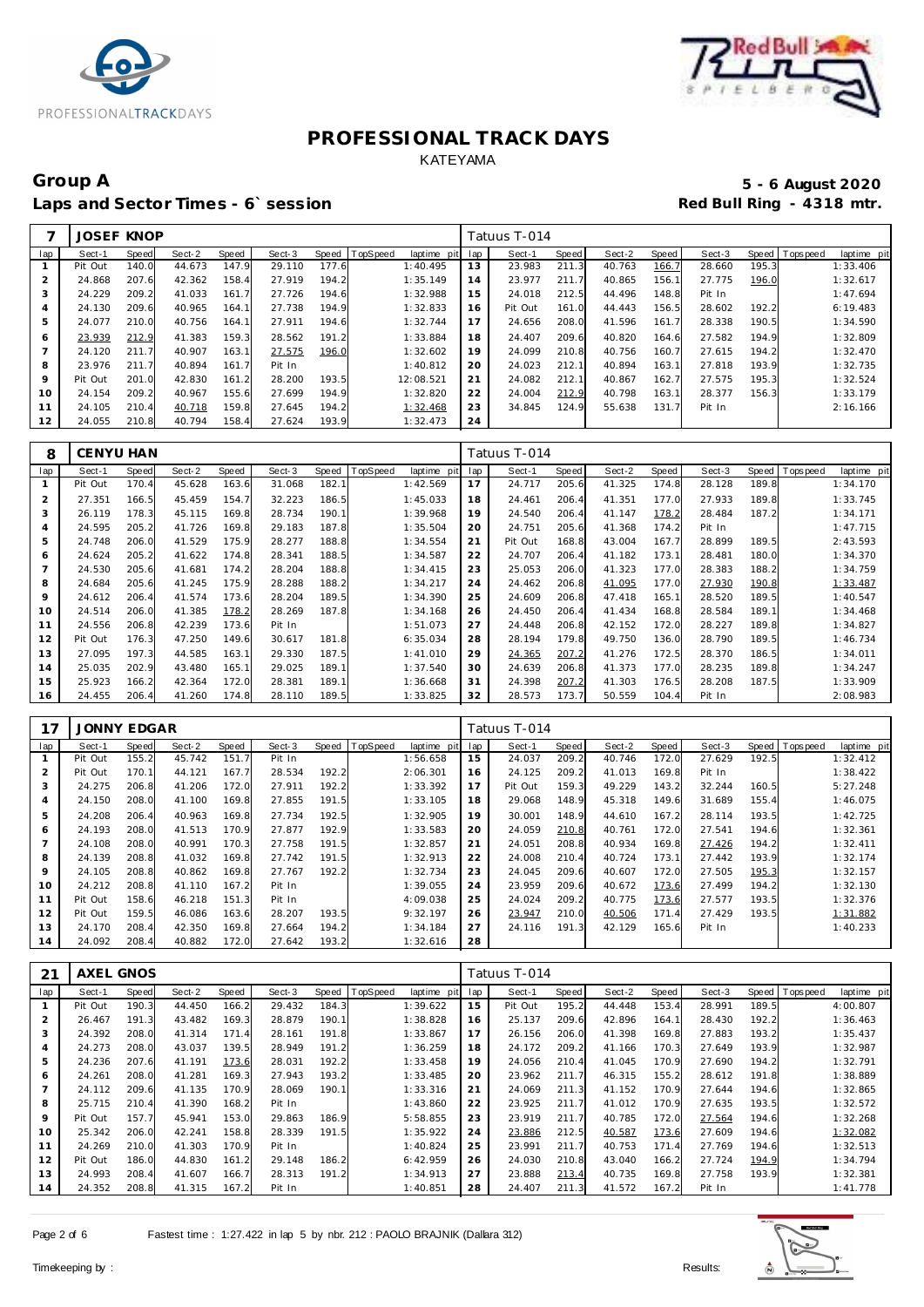



# Group A 5 - 6 August 2020<br>
Laps and Sector Times - 6`session **1990 and Sector Times - 6`session** Laps and Sector Times - 6`session

| 27             |         |              | SEBASTI AN FREYMUTH |       |        |       |          |             |     | Tatuus T-014 |       |        |       |        |       |             |             |
|----------------|---------|--------------|---------------------|-------|--------|-------|----------|-------------|-----|--------------|-------|--------|-------|--------|-------|-------------|-------------|
| lap            | Sect-1  | <b>Speed</b> | Sect-2              | Speed | Sect-3 | Speed | TopSpeed | laptime pit | lap | Sect-1       | Speed | Sect-2 | Speed | Sect-3 | Speed | T ops pee d | laptime pit |
|                | Pit Out | 187.3        | 43.868              | 160.7 | 29.396 | 188.2 |          | 1:38.217    | 17  | 24.189       | 207.2 | 41.786 | 163.1 | 28.032 | 190.8 |             | 1:34.007    |
| 2              | 24.935  | 203.3        | 41.936              | 162.2 | 28.215 | 190.8 |          | 1:35.086    | 18  | 24.233       | 207.6 | 41.326 | 161.7 | Pit In |       |             | 1:45.690    |
| 3              | 24.346  | 204.4        | 41.505              | 162.7 | 28.025 | 191.8 |          | 1:33.876    | 19  | Pit Out      | 192.7 | 45.889 | 140.3 | 29.660 | 187.2 |             | 5:33.478    |
| $\overline{4}$ | 24.342  | 204.8        | 41.477              | 162.7 | 28.037 | 190.1 |          | 1:33.856    | 20  | 26.417       | 194.1 | 45.720 | 163.1 | 28.611 | 191.5 |             | 1:40.748    |
| 5              | 24.202  | 205.2        | 41.321              | 164.6 | 27.910 | 192.5 |          | 1:33.433    | 21  | 24.492       | 205.6 | 42.996 | 144.4 | 28.256 | 191.8 |             | 1:35.744    |
| 6              | 24.206  | 206.8        | 41.345              | 165.  | 27.960 | 191.2 |          | 1:33.511    | 22  | 24.253       | 206.8 | 41.190 | 166.2 | 27.922 | 192.2 |             | 1:33.365    |
|                | 24.076  | 207.2        | 41.154              | 164.7 | 27.876 | 191.5 |          | 1:33.106    | 23  | 24.342       | 206.8 | 41.361 | 161.2 | 30.916 | 193.2 |             | 1:36.619    |
| 8              | 24.272  | 178.0        | 49.113              | 160.7 | 30.582 | 191.5 |          | 1:43.967    | 24  | 24.212       | 210.0 | 41.439 | 160.2 | 27.698 | 193.2 |             | 1:33.349    |
| 9              | 24.080  | 210.8        | 41.350              | 161.7 | 27.877 | 193.2 |          | 1:33.307    | 25  | 24.263       | 207.6 | 43.183 | 158.4 | 27.928 | 192.2 |             | 1:35.374    |
| 10             | 24.076  | 212.1        | 41.151              | 167.7 | 27.817 | 192.2 |          | 1:33.044    | 26  | 24.059       | 209.2 | 41.419 | 163.6 | 27.690 | 192.9 |             | 1:33.168    |
| 11             | 24.001  | 210.8        | 41.048              | 165.  | 28.333 | 190.5 |          | 1:33.382    | 27  | 23.923       | 208.8 | 41.163 | 160.7 | 27.622 | 193.5 |             | 1:32.708    |
| 12             | 24.196  | 209.2        | 41.050              | 166.2 | Pit In |       |          | 1:42.179    | 28  | 24.148       | 207.6 | 41.116 | 161.2 | 27.698 | 193.9 |             | 1:32.962    |
| 13             | Pit Out | 198.8        | 43.598              | 163.  | 27.947 | 191.5 |          | 4:41.161    | 29  | 23.986       | 210.0 | 41.182 | 159.3 | 28.276 | 192.9 |             | 1:33.444    |
| 14             | 24.311  | 206.0        | 41.327              | 164.6 | 27.893 | 191.8 |          | 1:33.531    | 30  | 24.171       | 207.2 | 41.312 | 159.3 | 27.687 | 192.9 |             | 1:33.170    |
| 15             | 24.207  | 206.8        | 41.360              | 163.6 | 27.633 | 193.2 |          | 1:33.200    | 31  | 24.905       | 203.3 | 44.062 | 161.2 | Pit In |       |             | 1:48.019    |
| 16             | 23.988  | 208.4        | 41.220              | 168.8 | 27.905 | 192.2 |          | 1:33.113    | 32  |              |       |        |       |        |       |             |             |

|     | LEV LOMKO |       |        |       |        |       |          |             |     | Tatuus T-014 |       |        |       |        |       |                |             |
|-----|-----------|-------|--------|-------|--------|-------|----------|-------------|-----|--------------|-------|--------|-------|--------|-------|----------------|-------------|
| lap | Sect-1    | Speed | Sect-2 | Speed | Sect-3 | Speed | TopSpeed | laptime pit | lap | Sect-1       | Speed | Sect-2 | Speed | Sect-3 |       | Speed Topspeed | laptime pit |
|     | Pit Out   | 197.7 | 51.379 | 150.0 | Pit In |       |          | 2:04.173    | 11  | 24.381       | 209.2 | 41.966 | 167.2 | 28.573 | 191.5 |                | 1:34.920    |
| 2   | Pit Out   | 168.3 | 43.225 | 160.2 | 29.574 | 189.8 |          | 3:09.642    | 12  | 24.436       | 208.8 | 41.530 | 170.3 | 28.033 | 191.5 |                | 1:33.999    |
|     | 24.581    | 208.4 | 41.485 | 165.1 | 28.344 | 192.5 |          | 1:34.410    | 13  | 24.336       | 208.8 | 41.369 | 166.2 | 28.091 | 193.2 |                | 1:33.796    |
|     | 24.355    | 210.4 | 42.138 | 166.7 | 28.061 | 193.2 |          | 1:34.554    | 14  | 24.232       | 209.6 | 41.549 | 167.7 | 27.882 | 192.5 |                | 1:33.663    |
| 5   | 24.343    | 209.6 | 41.673 | 162.7 | 27.999 | 193.2 |          | 1:34.015    | 15  | 24.224       | 210.8 | 41.333 | 163.6 | 28.013 | 192.5 |                | 1:33.570    |
| 6   | 24.326    | 209.2 | 41.676 | 162.2 | 28.008 | 191.2 |          | 1:34.010    | 16  | 24.093       | 211.7 | 41.089 | 166.7 | 27.709 | 192.2 |                | 1:32.891    |
|     | 24.311    | 210.4 | 41.368 | 167.7 | 27.839 | 192.9 |          | 1:33.518    | 17  | 24.301       | 210.4 | 41.219 | 162.2 | 27.979 | 191.2 |                | 1:33.499    |
| 8   | 24.289    | 210.4 | 41.276 | 172.0 | Pit In |       |          | 2:08.454    | 18  | 24.192       | 210.4 | 41.346 | 166.2 | 28.133 | 192.2 |                | 1:33.671    |
| 9   | Pit Out   | 192.7 | 44.005 | 156.5 | 29.459 | 188.2 |          | 18:12.150   | 19  | 24.768       | 196.6 | 41.748 | 167.7 | Pit In |       |                | 1:45.052    |
| 10  | 24.823    | 206.8 | 41.915 | 160.2 | 28.570 | 189.5 |          | 1:35.308    | 20  |              |       |        |       |        |       |                |             |

| 28  |         |       | <b>FRANCESCO BRASCHI</b> |       |        |       |                |             |     | Tatuus T-014 |       |        |       |        |       |                |             |
|-----|---------|-------|--------------------------|-------|--------|-------|----------------|-------------|-----|--------------|-------|--------|-------|--------|-------|----------------|-------------|
| lap | Sect-1  | Speed | Sect-2                   | Speed | Sect-3 |       | Speed TopSpeed | laptime pit | lap | Sect-1       | Speed | Sect-2 | Speed | Sect-3 |       | Speed Topspeed | laptime pit |
|     | Pit Out | 136.6 | 51.189                   | 134.0 | Pit In |       |                | 2:09.800    | 10  | 23.984       | 214.2 | 41.288 | 172.5 | 27.808 | 190.8 |                | 1:33.080    |
|     | Pit Out | 203.7 | 42.307                   | 161.2 | 28.586 | 190.5 |                | 2:10.299    | 11  | 25.168       | 208.0 | 41.211 | 173.6 | 27.820 | 192.5 |                | 1:34.199    |
|     | 24.483  | 205.6 | 41.381                   | 169.8 | 28.219 | 190.1 |                | 1:34.083    | 12  | 24.092       | 210.4 | 41.079 | 170.9 | 27.839 | 192.9 |                | 1:33.010    |
| 4   | 24.196  | 208.4 | 41.574                   | 169.3 | 29.219 | 188.8 |                | 1:34.989    | 13  | 24.113       | 210.4 | 41.195 | 173.1 | 27.952 | 192.5 |                | 1:33.260    |
| 5   | 24.102  | 211.7 | 41.355                   | 169.8 | 28.526 | 190.1 |                | 1:33.983    | 14  | 24.427       | 208.4 | 41.521 | 169.8 | 28.145 | 191.5 |                | 1:34.093    |
| 6   | 24.018  | 210.8 | 41.482                   | 166.2 | 28.033 | 191.5 |                | 1:33.533    | 15  | 24.404       | 208.8 | 41.327 | 170.9 | 27.882 | 191.5 |                | 1:33.613    |
|     | 23.880  | 211.7 | 41.288                   | 169.3 | 28.007 | 191.5 |                | 1:33.175    | 16  | 24.063       | 210.0 | 41.119 | 170.9 | 28.005 | 191.2 |                | 1:33.187    |
| 8   | 24.099  | 210.8 | 41.344                   | 168.8 | 27.891 | 192.5 |                | 1:33.334    | 17  | 24.008       | 211.3 | 41.132 | 170.9 | 27.854 | 191.2 |                | 1:32.994    |
| 9   | 23.981  | 212.5 | 41.319                   | 168.2 | 28.191 | 191.2 |                | 1:33.491    | 18  | 24.262       | 209.2 | 41.252 | 172.0 | Pit In |       |                | 1:44.933    |

| 29  |         |       | <b>JUSHUA DUERKSEN</b> |       |        |       |          |             |     | Tatuus T-014 |       |        |       |        |       |          |             |
|-----|---------|-------|------------------------|-------|--------|-------|----------|-------------|-----|--------------|-------|--------|-------|--------|-------|----------|-------------|
| lap | Sect-1  | Speed | Sect-2                 | Speed | Sect-3 | Speed | TopSpeed | laptime pit | lap | Sect-1       | Speed | Sect-2 | Speed | Sect-3 | Speed | Topspeed | laptime pit |
|     | Pit Out | 167.8 | 45.579                 | 149.6 | 28.916 | 187.2 |          | 1:40.996    | 15  | 24.304       | 208.0 | 41.006 | 166.2 | 27.555 | 194.2 |          | 1:32.865    |
| 2   | 25.142  | 202.5 | 43.603                 | 150.8 | 29.089 | 192.9 |          | 1:37.834    | 16  | 24.188       | 208.4 | 40.943 | 163.6 | Pit In |       |          | 1:38.708    |
| 3   | 24.468  | 207.2 | 41.278                 | 165.6 | 27.856 | 192.5 |          | 1:33.602    | 17  | Pit Out      | 195.5 | 44.682 | 153.8 | 28.510 | 189.1 |          | 6:03.306    |
| 4   | 24.222  | 208.4 | 40.800                 | 169.3 | 27.632 | 194.9 |          | 1:32.654    | 18  | 25.058       | 200.6 | 41.679 | 164.6 | 27.786 | 192.9 |          | 1:34.523    |
| 5   | 24.189  | 208.8 | 41.130                 | 168.2 | 27.607 | 193.9 |          | 1:32.926    | 19  | 24.390       | 206.8 | 41.039 | 164.6 | 27.578 | 193.9 |          | 1:33.007    |
| 6   | 24.064  | 208.4 | 40.815                 | 168.2 | 27.742 | 192.5 |          | 1:32.621    | 20  | 24.240       | 207.6 | 41.032 | 167.2 | 27.621 | 193.2 |          | 1:32.893    |
|     | 23.997  | 210.4 | 40.833                 | 165.1 | 28.841 | 194.9 |          | 1:33.671    | 21  | 24.302       | 207.6 | 40.830 | 168.2 | 27.611 | 192.9 |          | 1:32.743    |
| 8   | 24.004  | 210.8 | 41.035                 | 157.0 | Pit In |       |          | 1:39.753    | 22  | 25.635       | 209.6 | 40.963 | 167.7 | 27.990 | 194.6 |          | 1:34.588    |
| 9   | Pit Out | 192.4 | 42.602                 | 163.6 | 28.059 | 192.9 |          | 10:50.673   | 23  | 24.036       | 210.0 | 40.635 | 167.7 | 38.015 | 192.9 |          | 1:42.686    |
| 10  | 24.504  | 205.6 | 40.872                 | 169.3 | 27.558 | 194.6 |          | 1:32.934    | 24  | 24.148       | 208.4 | 40.978 | 167.2 | 27.522 | 193.5 |          | 1:32.648    |
| 11  | 24.271  | 207.2 | 40.908                 | 169.8 | 27.772 | 193.5 |          | 1:32.951    | 25  | 24.105       | 208.4 | 40.905 | 168.2 | 27.479 | 194.2 |          | 1:32.489    |
| 12  | 24.086  | 209.2 | 40.961                 | 169.3 | 27.756 | 193.5 |          | 1:32.803    | 26  | 24.172       | 207.6 | 40.744 | 168.2 | 27.490 | 193.9 |          | 1:32.406    |
| 13  | 24.150  | 209.2 | 40.973                 | 169.8 | 27.588 | 194.9 |          | 1:32.711    | 27  | 26.898       | 188.0 | 42.558 | 156.1 | Pit In |       |          | 1:43.456    |
| 14  | 24.104  | 208.8 | 40.959                 | 167.2 | 32.453 | 193.5 |          | 1:37.516    | 28  |              |       |        |       |        |       |          |             |

| 4 <sup>1</sup> | EMI DI O PESCE |       |        |       |        |       |                |                 |    | Tatuus F.3 T-318 |       |        |         |        |       |                 |             |
|----------------|----------------|-------|--------|-------|--------|-------|----------------|-----------------|----|------------------|-------|--------|---------|--------|-------|-----------------|-------------|
| lap            | Sect-1         | Speed | Sect-2 | Speed | Sect-3 |       | Speed TopSpeed | laptime pit lap |    | Sect-1           | Speed | Sect-2 | Speed I | Sect-3 |       | Speed Tops peed | laptime pit |
|                | Pit Out        | 164.7 | 49.515 | 144.0 | 31.828 | 136.2 |                | 1:48.630        | 14 | Pit Out          | 218.6 | 45.876 | 141.4   | 28.027 | 192.5 |                 | 6:05.656    |
|                | 27.611         | 139.1 | 44.827 | 169.3 | 30.699 | 201.1 |                | 1:43.137        | 15 | 24.038           | 219.0 | 41.683 | 157.4   | 31.625 | 205.3 |                 | 1:37.346    |
|                | 31.691         | 107.1 | 50.297 | 153.4 | 28.898 | 192.9 |                | 1:50.886        | 16 | 22.693           | 227.8 | 39.270 | 173.1   | 26.706 | 206.1 |                 | 1:28.669    |
|                | 28.903         | 197.7 | 44.468 | 173.1 | Pit In |       |                | 1:49.329        | 17 | 22.810           | 184.4 | 44.046 | 159.8   | 29.526 | 205.7 |                 | 1:36.382    |

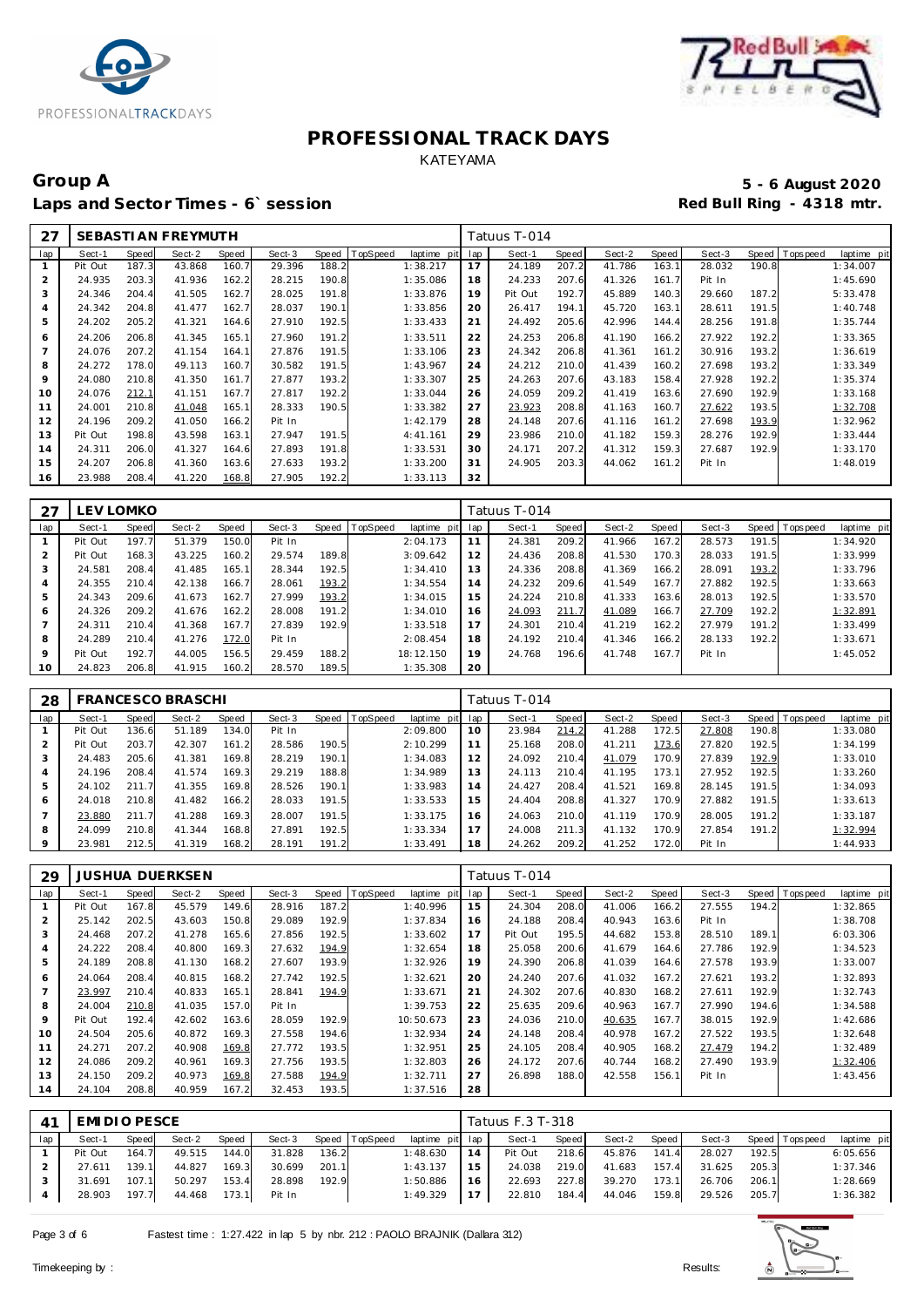



# Laps and Sector Times - 6`session

# Group A 5 - 6 August 2020<br>
Laps and Sector Times - 6`session **1990 and Sector Times - 6`session**

| 5  | Pit Out | 191.7 | 41.051 | 172.5 | 27.058 | 204.5 | 8:48.665 | 18 | 22.797 | 226.9 | 39.428 | 177.6 | 26.844 | 206.5 | 1:29.069 |
|----|---------|-------|--------|-------|--------|-------|----------|----|--------|-------|--------|-------|--------|-------|----------|
| O  | 23.017  | 227.8 | 39.444 | 174.8 | 26.840 | 204.5 | 1:29.301 | 19 | 22.810 | 227.8 | 39.734 | 170.3 | 26.798 | 207.7 | 1:29.342 |
|    | 22.911  | 227.8 | 39.701 | 170.3 | 27.440 | 206.1 | 1:30.052 | 20 | 22.740 | 227.3 | 39.340 | 177.6 | 26.692 | 205.7 | 1:28.772 |
| 8  | 23.568  | 225.4 | 39.127 | 175.3 | 26.784 | 205.3 | 1:29.479 | 21 | 22.787 | 227.3 | 39.123 | 176.5 | 26.392 | 206.5 | 1:28.302 |
| 9  | 22.813  | 226.9 | 40.703 | 172.5 | 26.965 | 204.9 | 1:30.481 | 22 | 22.640 | 228.3 | 39.216 | 77.0  | 26.400 | 206.5 | 1:28.256 |
| 10 | 22.654  | 227.3 | 39.150 | 174.2 | 26.624 | 205.3 | 1:28.428 | 23 | 22.630 | 228.3 | 39.105 | 178.8 | 26.726 | 206.1 | 1:28.461 |
| 11 | 22.675  | 227.3 | 39.634 | 177.6 | 26.584 | 204.9 | 1:28.893 | 24 | 22.669 | 229.3 | 39.205 | 176.5 | 26.767 | 206.5 | 1:28.641 |
| 12 | 22.702  | 227.3 | 39.191 | 175.3 | 26.841 | 207.3 | 1:28.734 | 25 | 22.871 | 228.3 | 48.928 | 141.4 | Pit In |       | 1:49.238 |
| 13 | 22.963  | 227.8 | 39.563 | 149.2 | Pit In |       | 1:35.444 | 26 |        |       |        |       |        |       |          |

| 51             | <b>FRANCESCO PIZZI</b> |       |        |       |        |       |                |             |     | Tatuus T-014 |       |        |       |        |       |                               |
|----------------|------------------------|-------|--------|-------|--------|-------|----------------|-------------|-----|--------------|-------|--------|-------|--------|-------|-------------------------------|
| lap            | Sect-1                 | Speed | Sect-2 | Speed | Sect-3 |       | Speed TopSpeed | laptime pit | lap | Sect-1       | Speed | Sect-2 | Speed | Sect-3 |       | Speed Topspeed<br>laptime pit |
|                | Pit Out                | 144.0 | 47.322 | 155.2 | 31.041 | 157.2 |                | 1:45.615    | 14  | 24.123       | 207.6 | 40.670 | 174.2 | 27.578 | 193.2 | 1:32.371                      |
| 2              | 30.184                 | 155.6 | 44.020 | 167.7 | 29.309 | 192.5 |                | 1:43.513    | 15  | 24.111       | 208.4 | 40.463 | 173.1 | 27.449 | 194.9 | 1:32.023                      |
| 3              | 24.420                 | 208.4 | 41.362 | 172.0 | 28.032 | 193.2 |                | 1:33.814    | 16  | 24.103       | 208.8 | 40.848 | 174.8 | Pit In |       | 1:38.525                      |
| 4              | 24.098                 | 208.0 | 41.118 | 172.0 | 30.663 | 188.2 |                | 1:35.879    | 17  | Pit Out      | 145.7 | 52.858 | 124.1 | 34.643 | 151.7 | 12:06.368                     |
| 5              | 24.582                 | 207.2 | 41.031 | 173.1 | 28.004 | 193.2 |                | 1:33.617    | 18  | 29.352       | 170.1 | 47.264 | 149.2 | 32.001 | 151.5 | 1:48.617                      |
| 6              | 24.235                 | 207.6 | 40.932 | 175.3 | 28.026 | 193.2 |                | 1:33.193    | 19  | 29.772       | 181.3 | 47.073 | 142.9 | 34.890 | 194.2 | 1:51.735                      |
| $\overline{7}$ | 24.042                 | 209.6 | 40.710 | 175.3 | 27.921 | 193.5 |                | 1:32.673    | 20  | 24.157       | 209.6 | 41.122 | 173.1 | 27.589 | 194.9 | 1:32.868                      |
| 8              | 24.105                 | 208.4 | 40.771 | 176.5 | 27.816 | 193.2 |                | 1:32.692    | 21  | 24.069       | 208.4 | 40.968 | 175.9 | 27.569 | 194.2 | 1:32.606                      |
| 9              | 24.137                 | 208.4 | 42.730 | 149.6 | Pit In |       |                | 1:41.855    | 22  | 24.062       | 209.6 | 40.634 | 175.3 | 27.468 | 194.6 | 1:32.164                      |
| 10             | Pit Out                | 149.8 | 48.838 | 114.4 | 32.265 | 152.3 |                | 6:07.674    | 23  | 24.083       | 210.4 | 40.783 | 173.6 | 27.990 | 195.7 | 1:32.856                      |
| 11             | 29.276                 | 159.3 | 47.511 | 168.8 | 28.124 | 192.9 |                | 1:44.911    | 24  | 24.033       | 211.3 | 41.285 | 157.4 | 27.929 | 194.2 | 1:33.247                      |
| 12             | 24.287                 | 206.8 | 40.849 | 171.4 | 27.769 | 193.9 |                | 1:32.905    | 25  | 24.123       | 210.0 | 40.722 | 175.9 | 27.598 | 194.9 | 1:32.443                      |
| 13             | 24.181                 | 207.2 | 40.594 | 173.1 | 27.602 | 193.5 |                | 1:32.377    | 26  | 24.481       | 210.4 | 41.938 | 157.0 | Pit In |       | 1:42.407                      |

| 52                       | JAK CRAWFORD |              |        |       |        |       |                  |             |     | Tatuus T-014 |       |        |       |        |       |                |             |
|--------------------------|--------------|--------------|--------|-------|--------|-------|------------------|-------------|-----|--------------|-------|--------|-------|--------|-------|----------------|-------------|
| lap                      | Sect-1       | <b>Speed</b> | Sect-2 | Speed | Sect-3 |       | Speed   TopSpeed | laptime pit | lap | Sect-1       | Speed | Sect-2 | Speed | Sect-3 |       | Speed Topspeed | laptime pit |
|                          | Pit Out      | 169.3        | 45.818 | 147.9 | Pit In |       |                  | 1:57.968    | 15  | 24.086       | 209.6 | 40.778 | 174.2 | 27.516 | 194.6 |                | 1:32.380    |
| 2                        | Pit Out      | 167.0        | 43.847 | 163.1 | 28.483 | 192.5 |                  | 2:10.037    | 16  | 23.913       | 210.4 | 40.661 | 175.3 | 27.599 | 193.5 |                | 1:32.173    |
| 3                        | 24.204       | 209.6        | 41.034 | 168.8 | 27.954 | 193.5 |                  | 1:33.192    | 17  | 23.945       | 210.0 | 40.565 | 177.0 | 27.550 | 194.2 |                | 1:32.060    |
| 4                        | 24.115       | 210.0        | 40.904 | 170.9 | 27.931 | 192.2 |                  | 1:32.950    | 18  | 24.076       | 210.0 | 40.688 | 174.2 | Pit In |       |                | 1:37.688    |
| 5                        | 24.207       | 208.4        | 40.868 | 168.8 | 27.858 | 194.6 |                  | 1:32.933    | 19  | Pit Out      | 164.2 | 48.678 | 132.4 | 31.466 | 173.6 |                | 9:32.850    |
| 6                        | 24.043       | 210.8        | 40.665 | 173.1 | 27.664 | 193.5 |                  | 1:32.372    | 20  | 27.686       | 144.9 | 46.255 | 144.8 | 30.272 | 185.9 |                | 1:44.213    |
| $\overline{\phantom{a}}$ | 23.998       | 210.4        | 40.766 | 170.9 | 27.847 | 193.2 |                  | 1:32.611    | 21  | 26.683       | 181.9 | 42.459 | 159.3 | 27.737 | 193.9 |                | 1:36.879    |
| 8                        | 24.074       | 210.8        | 40.702 | 170.3 | 27.842 | 193.2 |                  | 1:32.618    | 22  | 24.061       | 208.4 | 40.749 | 173.6 | 27.516 | 194.2 |                | 1:32.326    |
| 9                        | 24.058       | 209.6        | 40.847 | 170.9 | Pit In |       |                  | 1:38.128    | 23  | 23.996       | 209.2 | 40.680 | 173.1 | 27.408 | 194.9 |                | 1:32.084    |
| 10                       | Pit Out      | 160.3        | 45.414 | 157.4 | 29.404 | 177.6 |                  | 5:09.854    | 24  | 23.971       | 210.0 | 40.531 | 173.1 | 27.531 | 195.3 |                | 1:32.033    |
|                          | 26.493       | 178.3        | 43.552 | 158.4 | 30.900 | 185.9 |                  | 1:40.945    | 25  | 23.888       | 212.1 | 42.601 | 158.4 | 29.743 | 195.3 |                | 1:36.232    |
| 12                       | 25.211       | 194.1        | 42.506 | 166.7 | 28.121 | 191.8 |                  | 1:35.838    | 26  | 23.968       | 210.0 | 40.873 | 173.6 | 27.500 | 194.6 |                | 1:32.341    |
| 13                       | 24.200       | 208.0        | 40.791 | 170.9 | 27.817 | 192.2 |                  | 1:32.808    | 27  | 23.906       | 209.2 | 40.570 | 175.3 | 27.485 | 194.6 |                | 1:31.961    |
| 14                       | 24.157       | 208.0        | 40.776 | 172.5 | 27.605 | 193.9 |                  | 1:32.538    | 28  | 23.944       | 210.0 | 40.639 | 170.3 | Pit In |       |                | 1:38.558    |

| 55             |         | JAMI E CHADWICK |        |       |        |       |          |             |     | Tatuus F.3 T-318 |       |        |       |        |       |                |             |
|----------------|---------|-----------------|--------|-------|--------|-------|----------|-------------|-----|------------------|-------|--------|-------|--------|-------|----------------|-------------|
| lap            | Sect-1  | Speed           | Sect-2 | Speed | Sect-3 | Speed | TopSpeed | laptime pit | lap | Sect-1           | Speed | Sect-2 | Speed | Sect-3 |       | Speed Topspeed | laptime pit |
|                | Pit Out | 194.5           | 46.189 | 133.7 | 30.423 | 196.4 |          | 1:42.570    | 12  | Pit Out          | 208.0 | 43.468 | 157.9 | 28.176 | 198.9 |                | 9:43.927    |
| $\overline{2}$ | 24.444  | 215.9           | 41.319 | 162.7 | 27.549 | 203.0 |          | 1:33.312    | 13  | 23.485           | 220.8 | 42.261 | 170.9 | 29.296 | 203.8 |                | 1:35.042    |
| 3              | 22.968  | 223.1           | 39.731 | 178.8 | 27.030 | 203.8 |          | 1:29.729    | 14  | 22.870           | 225.0 | 39.183 | 186.9 | 26.689 | 202.2 |                | 1:28.742    |
| 4              | 22.965  | 224.5           | 39.806 | 181.8 | 26.689 | 205.3 |          | 1:29.460    | 15  | 22.713           | 224.5 | 39.030 | 178.2 | 26.690 | 205.3 |                | 1:28.433    |
| 5              | 22.793  | 222.2           | 39.214 | 183.7 | 26.907 | 204.2 |          | 1:28.914    | 16  | 22.713           | 226.9 | 39.326 | 181.8 | 26.625 | 205.3 |                | 1:28.664    |
| 6              | 22.924  | 222.2           | 39.292 | 181.8 | 26.596 | 203.8 |          | 1:28.812    | 17  | 22.930           | 225.9 | 39.145 | 180.6 | 26.385 | 204.9 |                | 1:28.460    |
|                | 22.856  | 224.5           | 39.015 | 185.6 | 26.391 | 204.9 |          | 1:28.262    | 18  | 27.768           | 186.0 | 56.529 | 167.2 | 26.960 | 203.4 |                | 1:51.257    |
| 8              | 25.148  | 187.0           | 42.029 | 156.1 | 27.601 | 203.4 |          | 1:34.778    | 19  | 22.804           | 225.4 | 38.936 | 183.1 | 26.480 | 204.9 |                | 1:28.220    |
| 9              | 22.958  | 223.6           | 39.207 | 187.5 | 29.481 | 204.2 |          | 1:31.646    | 20  | 22.845           | 226.4 | 38.894 | 183.1 | 26.484 | 205.3 |                | 1:28.223    |
| 10             | 22.880  | 224.0           | 39.117 | 183.7 | 26.658 | 204.5 |          | 1:28.655    | 21  | 26.564           | 178.3 | 40.301 | 167.7 | Pit In |       |                | 1:43.100    |
| 11             | 23.039  | 224.5           | 40.689 | 147.1 | Pit In |       |          | 1:39.166    | 22  |                  |       |        |       |        |       |                |             |

| 58      | ELIAS SEPPÄNEN |       |        |       |        |       |                |             |     | Tatuus T-014 |       |        |                       |        |       |                 |             |
|---------|----------------|-------|--------|-------|--------|-------|----------------|-------------|-----|--------------|-------|--------|-----------------------|--------|-------|-----------------|-------------|
| lap     | Sect-1         | Speed | Sect-2 | Speed | Sect-3 |       | Speed TopSpeed | laptime pit | lap | Sect-1       | Speed | Sect-2 | Speed                 | Sect-3 |       | Speed Tops peed | laptime pit |
|         | Pit Out        | 201.0 | 43.577 | 162.7 | 29.574 | 182.7 |                | 1:37.651    | 17  | 24.251       | 210.8 | 41.129 | 170.9                 | 28.263 | 186.2 |                 | 1:33.643    |
|         | 25.284         | 204.8 | 42.688 | 165.1 | 28.721 | 193.5 |                | 1:36.693    | 18  | 24.282       | 210.4 | 41.134 | 73.6                  | 28.014 | 191.5 |                 | 1:33.430    |
| 3       | 24.088         | 212.1 | 40.993 | 171.4 | 27.809 | 194.2 |                | 1:32.890    | 19  | 24.158       | 210.4 | 41.000 | 172.0                 | 27.930 | 191.5 |                 | 1:33.088    |
| 4       | 23.918         | 211.7 | 40.927 | 171.4 | 27.839 | 192.5 |                | 1:32.684    | 20  | 24.143       | 210.0 | 40.950 | 168.2                 | 27.961 | 192.5 |                 | 1:33.054    |
| 5       | 23.950         | 211.7 | 40.832 | 168.8 | 27.669 | 192.5 |                | 1:32.451    | 21  | 23.997       | 211.7 | 41.015 | 170.9                 | 28.448 | 190.8 |                 | 1:33.460    |
| 6       | 23.878         | 212.1 | 41.082 | 167.7 | 27.867 | 192.9 |                | 1:32.827    | 22  | 24.145       | 210.8 | 40.858 | 170.9                 | 28.032 | 194.2 |                 | 1:33.035    |
|         | 24.007         | 211.3 | 40.947 | 170.3 | 27.881 | 192.9 |                | 1:32.835    | 23  | 24.046       | 213.8 | 41.563 | 169.8                 | 28.119 | 191.8 |                 | 1:33.728    |
| 8       | 26.317         | 174.6 | 44.219 | 166.7 | 27.966 | 193.5 |                | 1:38.502    | 24  | 24.096       | 210.0 | 40.861 | 171<br>$\overline{4}$ | 27.880 | 192.9 |                 | 1:32.837    |
| $\circ$ | 23.860         | 212.1 | 40.830 | 169.8 | 27.829 | 192.9 |                | 1:32.519    | 25  | 23.987       | 211.3 | 40.766 | 168.2                 | 27.958 | 192.5 |                 | 1:32.711    |

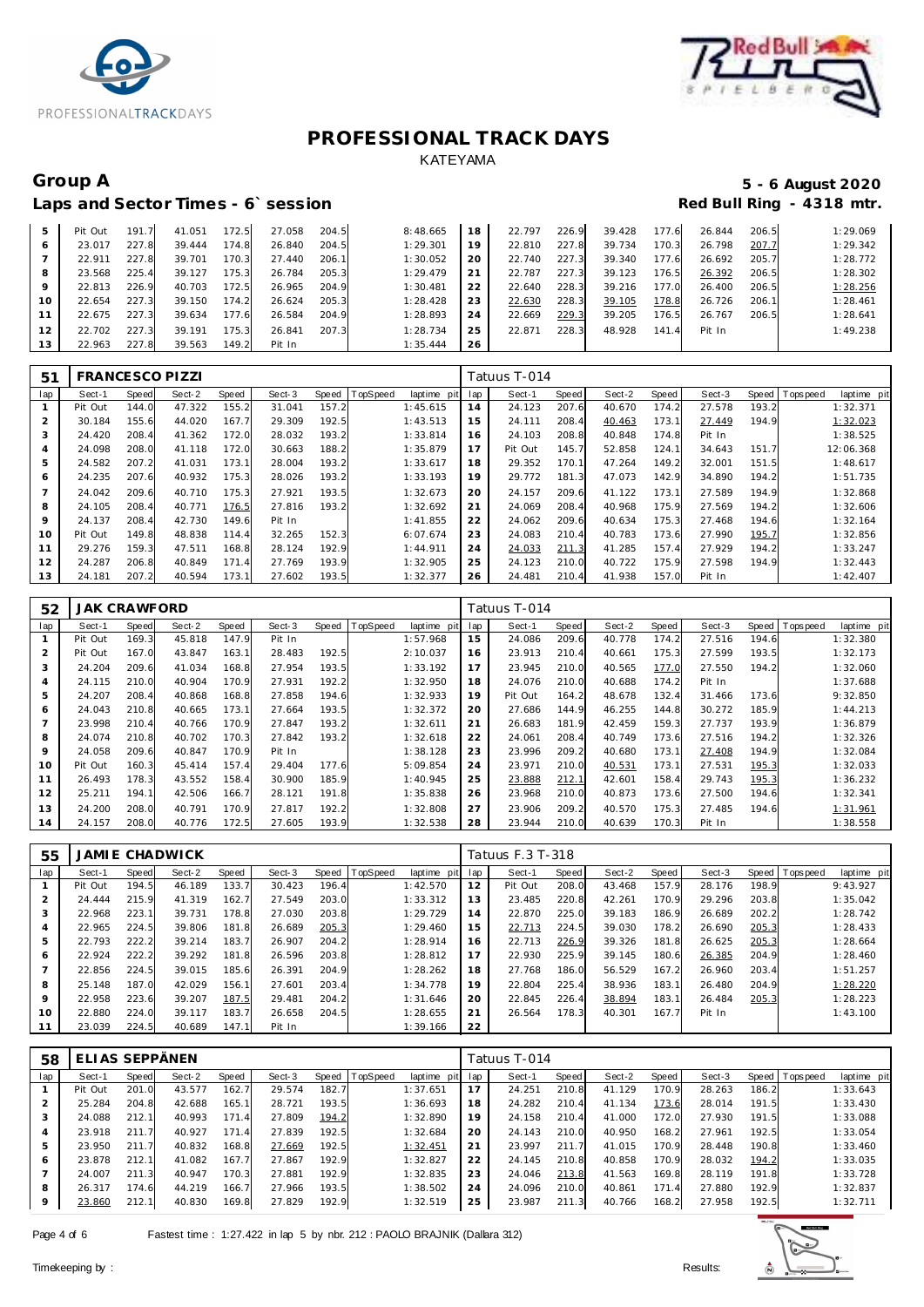



# Laps and Sector Times - 6`session

# Group A 5 - 6 August 2020<br>
Laps and Sector Times - 6`session **1990 and Sector Times - 6`session**

| 10 <sup>°</sup> | 24.023  | 212.5 | 40.600 | 173.6 | 27.968 | 192.9 | 1:32.591 | 26   | 24.050       | 210.8 | 40.969 | 168.2 | 27.904 | 193.2 | 1:32.923 |
|-----------------|---------|-------|--------|-------|--------|-------|----------|------|--------------|-------|--------|-------|--------|-------|----------|
| 11              | 25.623  | 192.0 | 41.665 | 166.7 | Pit In |       | 1:41.325 | 27   | 23.984       | 211.7 | 40.828 | 169.8 | 27.911 | 192.5 | 1:32.723 |
| 12 <sub>1</sub> | Pit Out | 202.9 | 41.925 | 163.1 | 28.370 | 190.8 | 8:02.442 | 28   | 24.031 212.1 |       | 40.786 | 170.9 | 27.878 | 192.2 | 1:32.695 |
| 13 <sup>1</sup> | 24.208  | 210.8 | 41.462 | 167.7 | 28.225 | 190.8 | 1:33.895 | 29.1 | 24.032 211.7 |       | 40.936 | 171.4 | 27.882 | 192.9 | 1:32.850 |
| 14              | 24.186  | 209.6 | 41.173 | 172.0 | 28.031 | 190.8 | 1:33.390 | 30   | 24.077       | 210.0 | 43.934 | 166.7 | 28.289 | 192.2 | 1:36.300 |
| 15 <sub>1</sub> | 24.129  | 209.6 | 41.069 | 172.0 | 27.937 | 190.5 | 1:33.135 | 31   | 24.030 211.3 |       | 40.944 | 169.8 | 27.883 | 193.2 | 1:32.857 |
| 16 <sup>1</sup> | 24.218  | 209.2 | 41.139 | 169.8 | 28.139 | 191.5 | 1:33.496 | 32   | 23.977 212.5 |       | 41.409 | 162.2 | Pit In |       | 1:41.376 |

| 77  | TIM TRAMNITZ |       |        |       |        |       |         |             |     | Tatuus T-014 |       |        |       |        |       |             |             |
|-----|--------------|-------|--------|-------|--------|-------|---------|-------------|-----|--------------|-------|--------|-------|--------|-------|-------------|-------------|
| lap | Sect-1       | Speed | Sect-2 | Speed | Sect-3 | Speed | opSpeed | laptime pit | lap | Sect-1       | Speed | Sect-2 | Speed | Sect-3 | Speed | T ops pee d | laptime pit |
|     | Pit Out      | 200.6 | 43.205 | 159.3 | 29.624 | 170.6 |         | 1:36.588    | 17  | 24.128       | 209.2 | 41.032 | 169.8 | 27.816 | 191.8 |             | 1:32.976    |
| 2   | 26.318       | 195.9 | 42.644 | 168.2 | 28.389 | 193.9 |         | 1:37.351    | 18  | 24.110       | 209.6 | 40.990 | 169.3 | 27.876 | 192.2 |             | 1:32.976    |
| 3   | 24.034       | 210.8 | 40.601 | 173.1 | 27.725 | 194.2 |         | 1:32.360    | 19  | 24.084       | 208.8 | 40.892 | 170.3 | 27.846 | 192.5 |             | 1:32.822    |
| 4   | 23.889       | 210.8 | 40.730 | 172.5 | 27.696 | 193.9 |         | 1:32.315    | 20  | 24.052       | 208.8 | 40.891 | 170.9 | 27.840 | 193.2 |             | 1:32.783    |
| 5   | 23.909       | 210.4 | 40.964 | 170.3 | 27.861 | 194.2 |         | 1:32.734    | 21  | 24.143       | 209.2 | 40.894 | 168.2 | 27.826 | 193.2 |             | 1:32.863    |
| 6   | 23.785       | 213.4 | 40.612 | 173.1 | 27.704 | 195.3 |         | 1:32.101    | 22  | 24.159       | 208.8 | 40.940 | 169.3 | 27.941 | 191.8 |             | 1:33.040    |
|     | 23.746       | 212.9 | 41.092 | 170.3 | 27.756 | 193.5 |         | 1:32.594    | 23  | 24.140       | 209.6 | 40.915 | 169.8 | 27.876 | 193.5 |             | 1:32.931    |
| 8   | 23.856       | 211.3 | 40.600 | 171.4 | 27.517 | 194.6 |         | 1:31.973    | 24  | 24.082       | 209.6 | 40.960 | 169.3 | 27.787 | 193.2 |             | 1:32.829    |
| 9   | 23.797       | 211.7 | 40.645 | 170.3 | 27.678 | 194.6 |         | 1:32.120    | 25  | 24.090       | 209.2 | 40.889 | 169.8 | 27.841 | 192.5 |             | 1:32.820    |
| 10  | 23.843       | 212.9 | 40.660 | 172.5 | Pit In |       |         | 1:37.976    | 26  | 24.054       | 209.6 | 41.051 | 168.8 | 27.802 | 193.2 |             | 1:32.907    |
| 11  | Pit Out      | 204.4 | 41.306 | 169.8 | 28.024 | 191.5 |         | 9:20.586    | 27  | 24.230       | 211.7 | 40.920 | 171.4 | 27.908 | 192.9 |             | 1:33.058    |
| 12  | 24.321       | 207.6 | 40.997 | 166.7 | 27.879 | 191.5 |         | 1:33.197    | 28  | 23.937       | 210.4 | 41.696 | 170.9 | 27.928 | 193.2 |             | 1:33.561    |
| 13  | 24.222       | 208.4 | 41.106 | 167.7 | 27.812 | 191.2 |         | 1:33.140    | 29  | 24.116       | 209.2 | 41.050 | 169.3 | 27.775 | 191.2 |             | 1:32.941    |
| 14  | 24.140       | 208.8 | 40.900 | 169.3 | 27.824 | 191.5 |         | 1:32.864    | 30  | 24.035       | 210.4 | 40.913 | 168.2 | 27.796 | 193.2 |             | 1:32.744    |
| 15  | 24.069       | 208.8 | 40.893 | 169.3 | 27.833 | 192.2 |         | 1:32.795    | 31  | 24.234       | 210.0 | 42.381 | 162.2 | Pit In |       |             | 1:42.021    |
| 16  | 24.145       | 209.2 | 40.906 | 169.8 | 27.743 | 192.2 |         | 1:32.794    | 32  |              |       |        |       |        |       |             |             |

| 86             | <b>BENCE VALINT</b> |       |        |       |        |       |          |             |     | Tatuus T-014 |       |        |       |        |       |                |             |
|----------------|---------------------|-------|--------|-------|--------|-------|----------|-------------|-----|--------------|-------|--------|-------|--------|-------|----------------|-------------|
| lap            | Sect-1              | Speed | Sect-2 | Speed | Sect-3 | Speed | TopSpeed | laptime pit | lap | Sect-1       | Speed | Sect-2 | Speed | Sect-3 |       | Speed Topspeed | laptime pit |
|                | Pit Out             | 198.4 | 44.076 | 159.3 | Pit In |       |          | 1:50.879    | 15  | 24.972       | 206.0 | 42.003 | 157.4 | 28.832 | 188.8 |                | 1:35.807    |
| 2              | Pit Out             | 201.0 | 43.268 | 158.8 | Pit In |       |          | 2:32.068    | 16  | 24.780       | 206.8 | 42.033 | 157.9 | 28.321 | 190.1 |                | 1:35.134    |
| 3              | Pit Out             | 201.7 | 44.495 | 158.4 | 29.286 | 185.9 |          | 2:09.191    | 17  | 24.362       | 208.8 | 41.538 | 162.2 | 29.880 | 190.1 |                | 1:35.780    |
| 4              | 24.959              | 204.8 | 43.449 | 162.2 | 31.870 | 187.8 |          | 1:40.278    | 18  | 24.325       | 210.0 | 41.338 | 160.2 | 28.568 | 190.1 |                | 1:34.231    |
| 5              | 24.790              | 200.2 | 41.928 | 158.8 | 28.775 | 191.5 |          | 1:35.493    | 19  | 24.308       | 209.2 | 47.726 | 158.8 | 31.229 | 191.8 |                | 1:43.263    |
| 6              | 24.457              | 208.4 | 41.651 | 157.4 | 28.527 | 192.2 |          | 1:34.635    | 20  | 24.484       | 208.4 | 41.470 | 157.4 | 28.568 | 190.5 |                | 1:34.522    |
| $\overline{7}$ | 24.114              | 210.8 | 41.460 | 158.8 | 28.360 | 192.2 |          | 1:33.934    | 21  | 24.267       | 208.4 | 41.703 | 156.5 | 30.825 | 190.5 |                | 1:36.795    |
| 8              | 24.286              | 203.7 | 41.688 | 158.4 | 28.426 | 190.8 |          | 1:34.400    | 22  | 24.349       | 208.8 | 41.495 | 161.7 | 28.541 | 190.8 |                | 1:34.385    |
| 9              | 24.137              | 210.8 | 41.732 | 160.2 | 30.211 | 191.2 |          | 1:36.080    | 23  | 24.386       | 209.2 | 41.358 | 161.7 | 28.281 | 190.5 |                | 1:34.025    |
| 10             | 24.252              | 209.2 | 41.549 | 157.9 | 28.290 | 191.8 |          | 1:34.091    | 24  | 24.462       | 208.8 | 41.456 | 158.4 | 28.396 | 191.2 |                | 1:34.314    |
| 11             | 24.298              | 208.4 | 41.405 | 163.1 | 28.183 | 191.8 |          | 1:33.886    | 25  | 25.498       | 191.7 | 47.359 | 146.3 | 30.524 | 187.2 |                | 1:43.381    |
| 12             | 24.368              | 208.4 | 41.471 | 163.1 | 28.323 | 190.1 |          | 1:34.162    | 26  | 27.697       | 116.4 | 43.027 | 163.6 | 28.503 | 191.5 |                | 1:39.227    |
| 13             | 24.337              | 208.4 | 41.668 | 155.2 | Pit In |       |          | 1:43.999    | 27  | 24.194       | 209.2 | 41.239 | 161.7 | 28.249 | 191.2 |                | 1:33.682    |
| 14             | Pit Out             | 201.4 | 46.047 | 148.8 | 29.700 | 182.7 |          | 7:35.335    | 28  | 24.172       | 209.6 | 41.412 | 166.2 | Pit In |       |                | 1:46.159    |

| 87  |         |       | OLI VER BEARMAN |       |        |       |                 |                |     | Tatuus T-014 |       |        |       |        |       |                 |             |
|-----|---------|-------|-----------------|-------|--------|-------|-----------------|----------------|-----|--------------|-------|--------|-------|--------|-------|-----------------|-------------|
| lap | Sect-1  | Speed | Sect-2          | Speed | Sect-3 | Speed | <b>TopSpeed</b> | laptime<br>pit | lap | Sect-1       | Speed | Sect-2 | Speed | Sect-3 |       | Speed Tops peed | laptime pit |
|     | Pit Out | 165.9 | 45.444          | 153.0 | 29.296 | 184.3 |                 | 1:40.284       | 16  | 24.072       | 210.4 | 40.719 | 171.4 | 28.376 | 192.9 |                 | 1:33.167    |
| 2   | 26.454  | 185.1 | 42.575          | 169.3 | 28.123 | 194.6 |                 | 1:37.152       | 17  | 24.226       | 209.2 | 40.919 | 173.6 | 27.905 | 192.5 |                 | 1:33.050    |
| 3   | 24.134  | 209.6 | 40.523          | 177.6 | 27.732 | 195.7 |                 | 1:32.389       | 18  | 24.230       | 209.6 | 40.764 | 174.8 | 27.768 | 194.2 |                 | 1:32.762    |
| 4   | 23.828  | 210.4 | 40.496          | 177.6 | 27.943 | 195.3 |                 | 1:32.267       | 19  | 24.133       | 208.8 | 40.769 | 179.4 | 27.770 | 193.5 |                 | 1:32.672    |
| 5   | 23.841  | 211.7 | 41.263          | 169.3 | 27.721 | 193.2 |                 | 1:32.825       | 20  | 24.162       | 209.6 | 40.871 | 173.6 | 27.774 | 193.9 |                 | 1:32.807    |
| 6   | 23.889  | 210.8 | 40.454          | 173.1 | 27.831 | 195.3 |                 | 1:32.174       | 21  | 24.097       | 210.4 | 41.075 | 171.4 | 27.845 | 193.2 |                 | 1:33.017    |
|     | 24.114  | 210.4 | 49.074          | 140.3 | 29.518 | 195.7 |                 | 1:42.706       | 22  | 24.208       | 210.0 | 40.778 | 175.9 | 27.692 | 193.9 |                 | 1:32.678    |
| 8   | 23.882  | 212.1 | 40.412          | 172.0 | 27.535 | 195.3 |                 | 1:31.829       | 23  | 24.060       | 210.4 | 40.782 | 170.3 | 27.590 | 194.9 |                 | 1:32.432    |
| 9   | 23.805  | 212.5 | 40.359          | 174.2 | 27.446 | 194.6 |                 | 1:31.610       | 24  | 24.113       | 209.6 | 40.840 | 168.8 | 27.608 | 193.9 |                 | 1:32.561    |
| 10  | 24.466  | 207.6 | 40.918          | 175.3 | Pit In |       |                 | 1:39.390       | 25  | 24.056       | 209.6 | 41.108 | 177.0 | 28.013 | 193.2 |                 | 1:33.177    |
| 11  | Pit Out | 201.7 | 43.090          | 168.2 | 28.251 | 193.2 |                 | 11:03.273      | 26  | 24.158       | 209.2 | 40.695 | 172.5 | 27.762 | 193.2 |                 | 1:32.615    |
| 12  | 24.180  | 210.8 | 41.036          | 169.8 | 28.564 | 191.5 |                 | 1:33.780       | 27  | 24.100       | 209.6 | 40.620 | 173.6 | 27.712 | 193.2 |                 | 1:32.432    |
| 13  | 24.380  | 208.8 | 41.043          | 172.5 | 27.926 | 193.2 |                 | 1:33.349       | 28  | 24.090       | 209.6 | 40.941 | 177.6 | 27.852 | 192.9 |                 | 1:32.883    |
| 14  | 24.223  | 209.2 | 40.850          | 175.3 | 27.812 | 193.5 |                 | 1:32.885       | 29  | 24.020       | 210.4 | 40.699 | 177.0 | 27.573 | 194.2 |                 | 1:32.292    |
| 15  | 24.252  | 209.2 | 41.232          | 174.8 | 27.752 | 193.5 |                 | 1:33.236       | 30  | 25.349       | 206.8 | 41.559 | 171.4 | Pit In |       |                 | 1:40.019    |

| 95  | VLAD LOMKO |       |        |       |        |       |                |                 |     | Tatuus T-014 |       |        |       |        |       |                |             |
|-----|------------|-------|--------|-------|--------|-------|----------------|-----------------|-----|--------------|-------|--------|-------|--------|-------|----------------|-------------|
| lap | Sect-1     | Speed | Sect-2 | Speed | Sect-3 |       | Speed TopSpeed | laptime pit lap |     | Sect-1       | Speed | Sect-2 | Speed | Sect-3 |       | Speed Topspeed | laptime pit |
|     | Pit Out    | 177.2 | 45.803 | 150.0 | 31.651 | 164.4 |                | 1:44.266        |     | 24.140       | 209.2 | 40.872 | 167.2 | 27.854 | 192.5 |                | 1:32.866    |
|     | 26.534     | 185.7 | 42.792 | 165.1 | 28.547 | 192.9 |                | 1:37.873        | 18  | 24.074       | 210.8 | 41.213 | 169.3 | 27.860 | 192.2 |                | 1:33.147    |
|     | 24.103     | 209.6 | 41.093 | 164.6 | 27.777 | 193.9 |                | 1:32.973        | 19  | 24.280       | 198.0 | 41.157 | 168.8 | 27.939 | 192.5 |                | 1:33.376    |
|     | 23.883     | 210.4 | 40.791 | 172.0 | 27.822 | 194.6 |                | 1:32.496        | -20 | 24.099       | 209.6 | 40.888 | 166.7 | 27.812 | 193.5 |                | 1:32.799    |